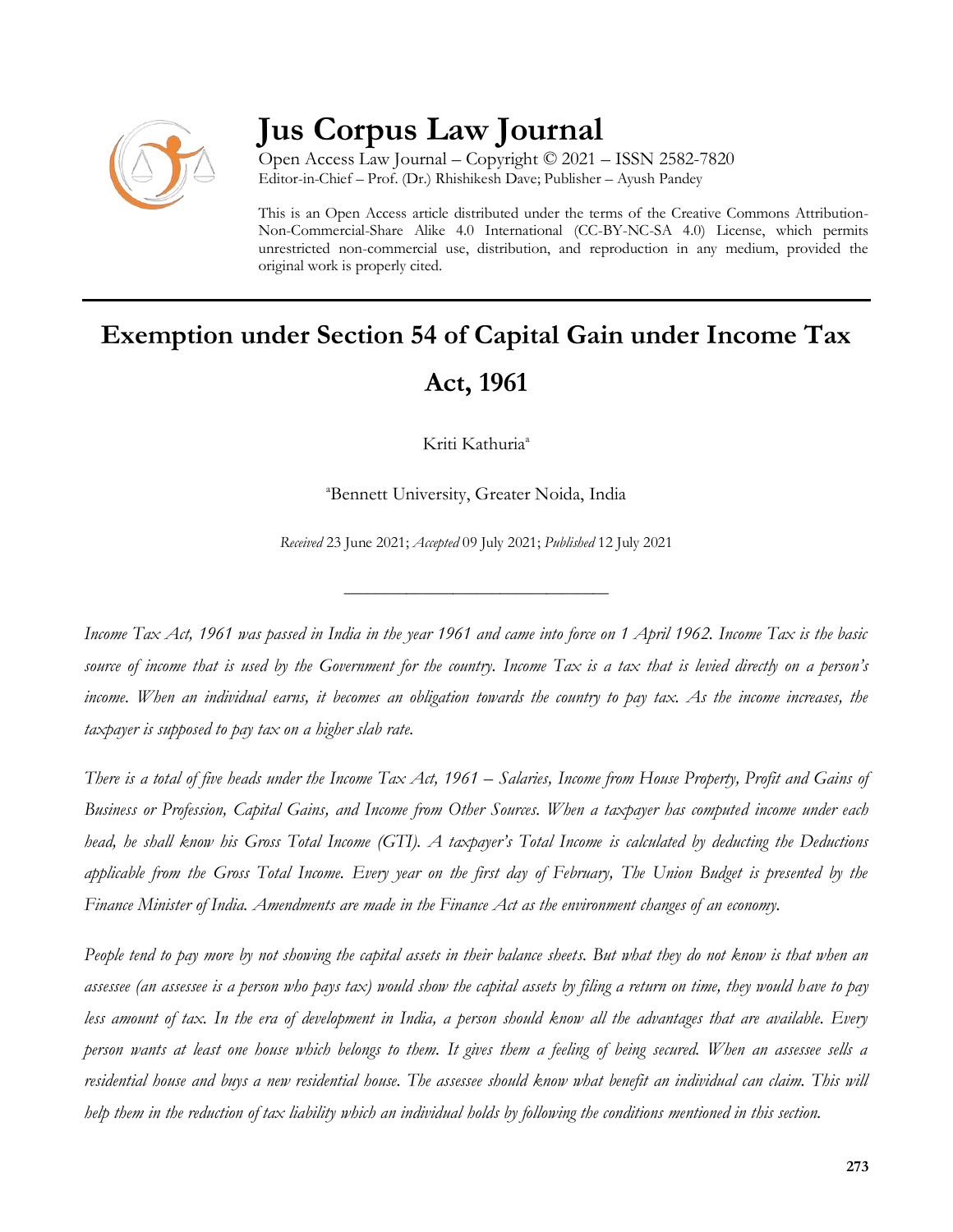**Keywords:** *income tax, exemption, section 54.*

#### **INTRODUCTION**

When an assessee sells or transfers its Capital Assets by gaining profit, it is known as Capital Gain. A property which an assessee holds and excludes stock-in-trade, personal effects (excluding jewellery, drawings, painting, or any art), rural agricultural land, and bonds which are certified by the Government any securities as per SEBI Regulations is called Capital Assets (Section 2(14)). Section 2(47) defines the term transfer as any type of transaction with respect to capital asset includes – when an assessee sales, exchange or relinquishment of the asset or extinguishment of any rights or compulsory acquisition by the government or transfer of assets into stock-in-trade or maturity or redemption of a zero-coupon bond or part performance.

A short-term capital asset is a capital asset which an assessee holds for less than 36 months whereas a long-term capital asset is that capital asset that does not come in the category of a short-term capital asset. Under Section 45(1), it is specifically mentioned any profit or gain which arises from the transfer (as mentioned in this act) of a capital asset, will be chargeable in the previous year (P.Y.) when the transfer took place.

#### **PROVISIONS UNDER SECTION 54 OF CAPITAL GAIN**

An Individual or HUF is eligible for this exemption. The assessee shall satisfy all the following conditions before taking this exemption –

Firstly, a transfer shall take place of a residential house. The residential house can be a building or land which are to be a part of the building. Secondly, the gain should be a longterm capital gain. Lastly, the income is to be charged under "Income from House Property". These conditions are cumulative in nature. Even if one condition remains unsatisfied, the

assessee cannot avail the exemption.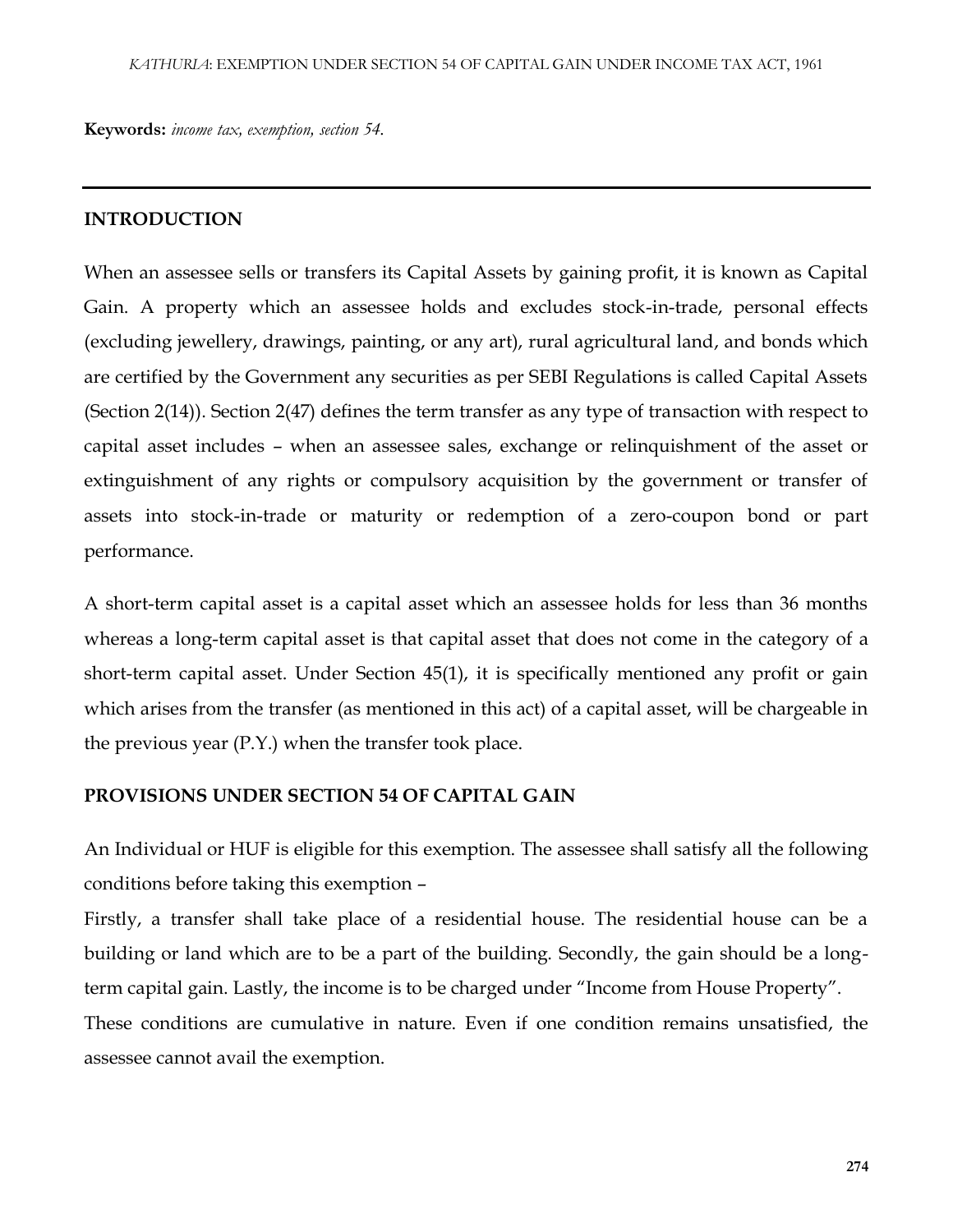A house property includes residential units like a flat in a complex. It does not only mean independent houses<sup>1</sup> .

It is the responsibility to file a return. When an assessee makes an investment before filing their return, he should deposit the total amount of capital gain under CGAS (Capital Gain Account Scheme). The amount which shall be utilised shall be considered as the cost of the new asset.

It is to be the unutilised amount which is deposited into Capital Gain Saving Account Scheme cannot be taxed with the tax liability of their heir or in the hands of the deceased<sup>2</sup> .

Section 54 divides the exemption as –

 When an assessee transfers a residential house in India and the capital gain exceeds Rs. 2 crores, the assessee may purchase ONE residential house in India within 2 years from the date of transfer or may purchase one new residential house before 1 year from the date of purchase or may construct a new house within 3 years from the date of transfer. The assessee has three options.

Example: 1, if there is a long-term capital gain of Rs. 2.35 crores on the transfer of asset on  $1<sup>st</sup>$  June 2021 and the assessee purchases a new house for Rs. 4 crores on  $16<sup>th</sup>$  June 2021. The assessee will be eligible to claim the exemption available under section 54.

 When an assessee transfers a residential house in India with a capital gain not exceeding Rs. 2 crores, the assessee can purchase TWO residential houses in India within 2 years from the date of transfer or purchase two houses before 1 year from the date of transfer or may construct two residential houses in India within 3 years from the date of transfer.

When an assessee shall claim this benefit of purchasing or constructing two residential properties, he will NOT be eligible to claim any benefit from Section 54 of Income Tax Act, 1961 in any of the following assessment years.

Example 2: If an assessee has a long-term capital of Rs. 1.95 crores on the transfer of asset on 1st June 2021 and the assessee purchases two houses for 2.20 crores (total of

 $\overline{\phantom{a}}$ 

<sup>1</sup> *CIT (Addl) v Vidya Prakash Talwar* (1981) 132 ITR 661 (Del)

<sup>2</sup> Income Tax Department, Circular No 743, dated 06-05-1996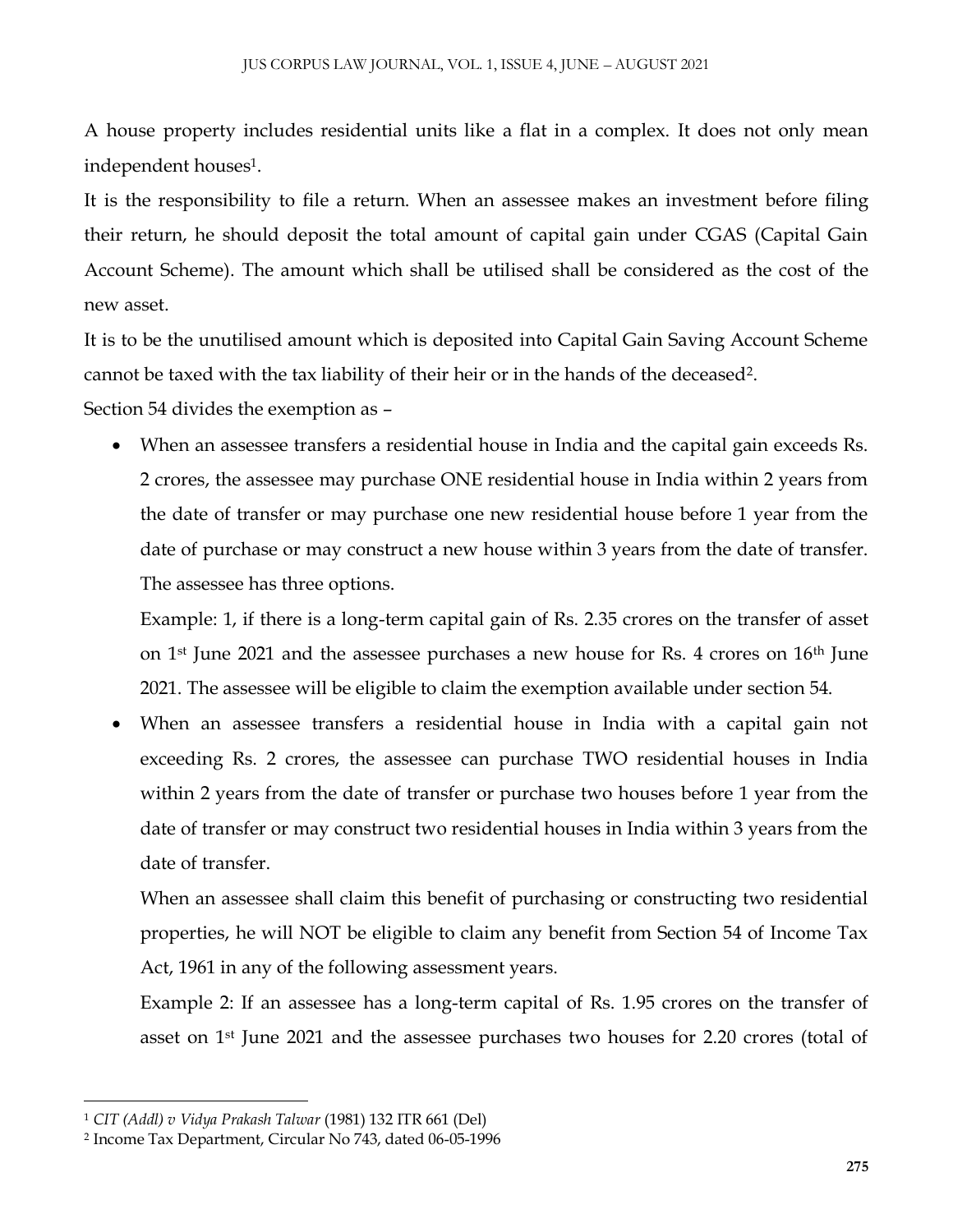both houses) on 16th June 2021. The assessee shall be eligible for the exemption but he shall be able to only claim it once as per Section 54.

For claiming this exemption, the entire amount of capital gain must be invested.

Where a property is purchased as co-owned by 2 assessees, the amount of exemption that they can avail is according to their share in the property of each assessee. It shall be deemed as a purchase. This satisfies the condition of Section 54 and can claim this exemption<sup>3</sup>.

#### **WHAT WILL BE THE AMOUNT OF EXEMPTION UNDER SECTION 54?**

When the cost of the new house or houses purchased by an assessee is more than the longterm capital gain, the amount will be the total of long-term capital gain. In the other case, when the cost of the new house or houses purchased by an assessee is less than the long-term capital gain, the amount which shall be exempt should not exceed the cost of the new residential house.

#### **Case 1:**

Mr. X sold a residential house for Rs. 50, 00,000 and purchased a new residential house for Rs. 35, 00,000. Long-term capital gain shall be as –

| <b>PARTICULARS</b>                                             | AMOUNT (Rs.) |
|----------------------------------------------------------------|--------------|
| Capital Gain by the sale of residential house                  | 50,00,000    |
| Less: Investment made by purchasing a new residential<br>house | 35,00,000    |
| Balance                                                        | 15,00,000    |

The exemption amount shall be lower than the capital gain or investment made by purchasing. Therefore, in this case, the amount of exemption shall be Rs. 35, 00,000. The balance would be taxable as long-term capital gain @ 20% i.e., Rs. 3, 00,000.

 $\overline{\phantom{a}}$ <sup>3</sup> *CIT v TN Aravinda Reddy* (1979) 120 ITR 46 (SC)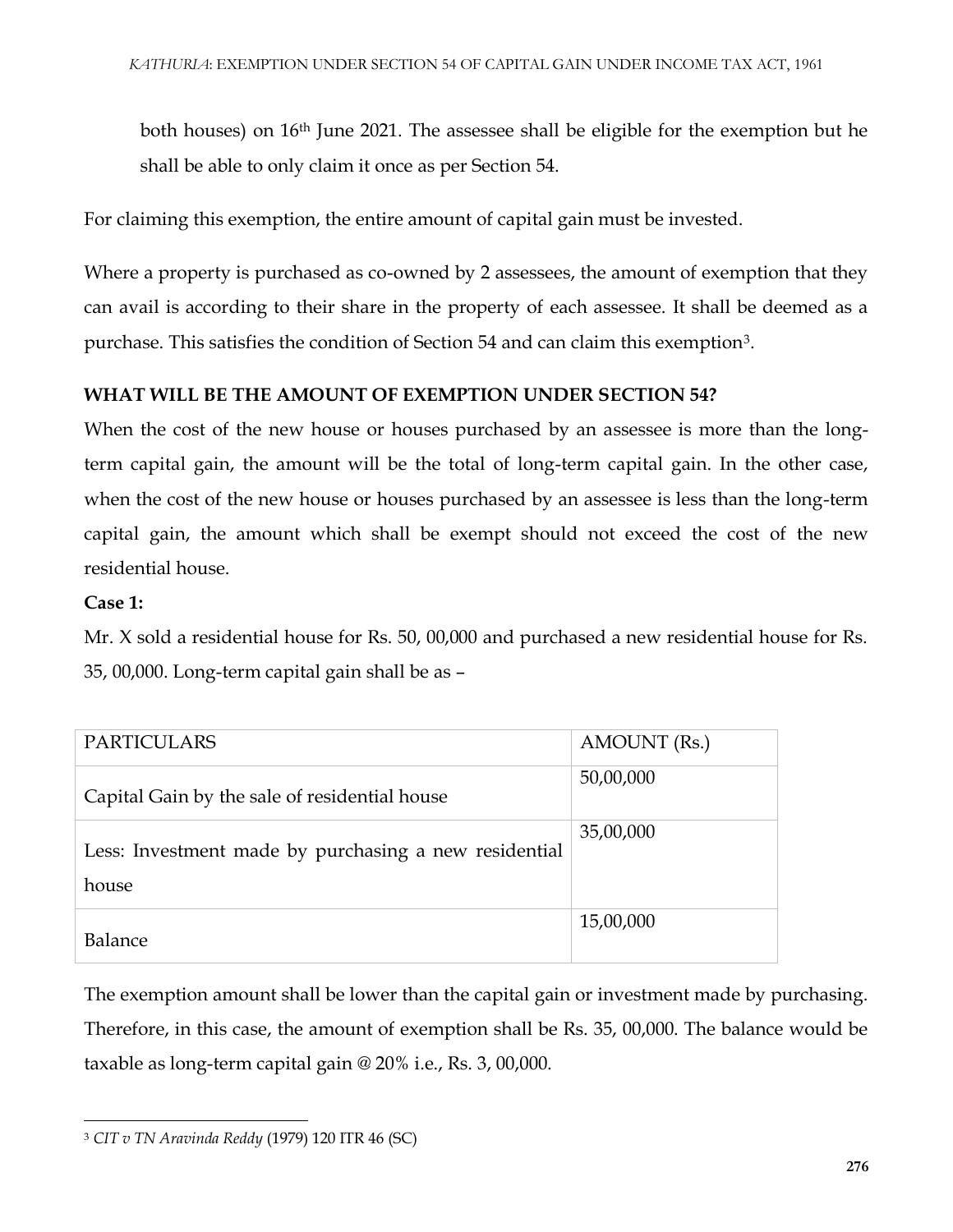### **Case 2:**

Mr. X sold a residential house for Rs. 50, 00,000 and purchased a new residential house for Rs. 60, 00,000. Long-term capital gain shall be as –

| <b>PARTICULARS</b>                                             | AMOUNT (Rs.) |
|----------------------------------------------------------------|--------------|
| Capital gain on transfer of residential property               | 50,00,000    |
| Less: Investment made by purchasing a new residential<br>house | 60,00,000    |
| Balance                                                        | NIL          |

The exemption amount shall be up to the amount of capital gain when the investment is more than the capital gain. An assessee can claim exemption only up to Rs. 50, 00, 00. In this case, there will be no capital gain as the balance is nil.

## **WHY WAS THIS SCHEME INTRODUCED?**

Before this amendment came into existence, an assessee was only allowed to purchase one residential house. This scheme was amended in the Union Budget of 2019. From the assessment year 2020-21, an assessee can purchase 2 residential houses and claim the exemption under section 54 when its capital gain does not exceed Rs. 2 crores.

An investment in property is a low risk and secured investment. The value of a property is said to increase as time passes. If the assessee holds the property for a long duration of time and sells, he would claim a benefit of indexation under long-term capital gain.

There might be a case when an individual had transferred the residential property and there is a long-term capital gain that does not exceed Rs. 2 crores. When a taxpayer earns income, he would have a responsibility to pay tax. However, to reduce the burden of tax, they have an opportunity to claim the exemption under Section 54. The taxpayer will have an option to purchase 2 new residential properties but once this exemption is claimed, it cannot be exercised for further any other assessment year.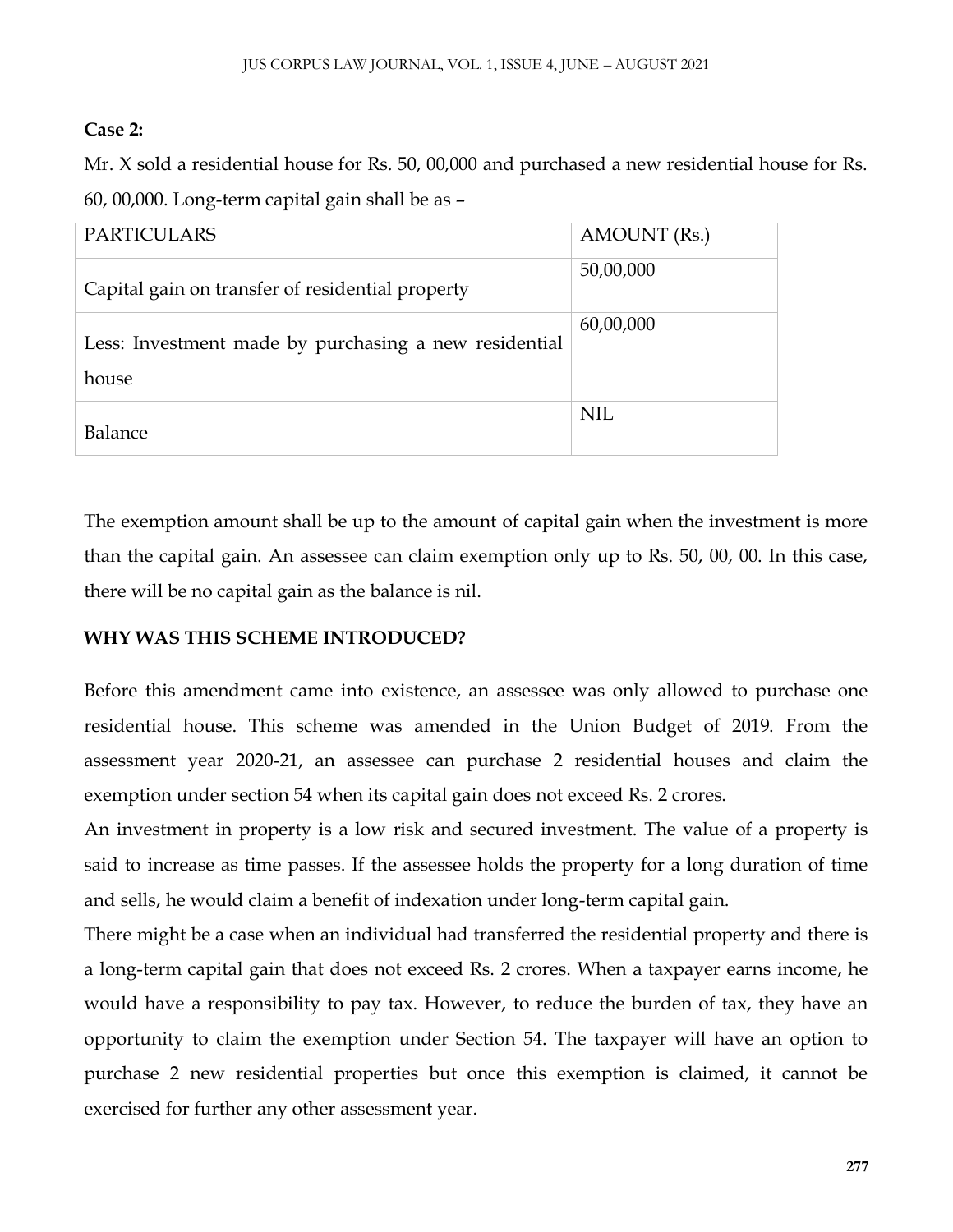When an individual has purchased 2 residential houses in Jaipur and Udaipur for 1.65 crores in the assessment year 2020-21 and enjoys the benefit of the exemption under Section 54. Further in the assessment year 2022-23, if he sells the same residential house in Jaipur for Rs. 1.98 crores and purchases another 2 residential houses in Nainital and Mumbai. The taxpayer shall not be able to exercise the claim the exemption under Section 54.

If this option is exercised more than once, then they shall start investing in residential properties. Selling a residential property and buying 2 residential properties. To avoid this the authorities have given only one opportunity to claim this exemption.

#### **DIFFERENCE BETWEEN SECTION 54 AND SECTION 54F**

Section 54 and Section 54F are eligible for both individuals and HUF and on the transfer of long-term capital gain.

Section 54 is allowing exemption on the transfer of residential houses whereas Section 54F allows the exemption on the transfer of a long-term capital asset other than residential houses. Section 54F also gives exemptions on the transfer of plots. This Section does not allow the purchase of 2 assets but to claim this exemption the assessee shall purchase ONE residential house within 2 years from the date of transfer or one residential house before 1 year from the date of transfer. The assessee may also construct a new residential house within 3 years from the date of transfer.

There is a condition while claiming exemption under 54F that says that the assessee shall own under his name not more than one residential house on the date of transfer but in the case of Section 54, there is no such limit.

The assessee shall invest the entire amount of capital gain to claim the exemption under Section 54. But in the case of Section 54F, the assessee may or may not invest the total amount of capital gain or sale receipts. The exemption shall be provided in proportion as –

Exemption = Cost of the new house \* Capital gain or sale receipts

#### **CONCLUSION**

The Ministry of Finance has always made amendments that would benefit the taxpayer and have also tried that there are no cases of fraud. It is mandatory to file a return as per Section